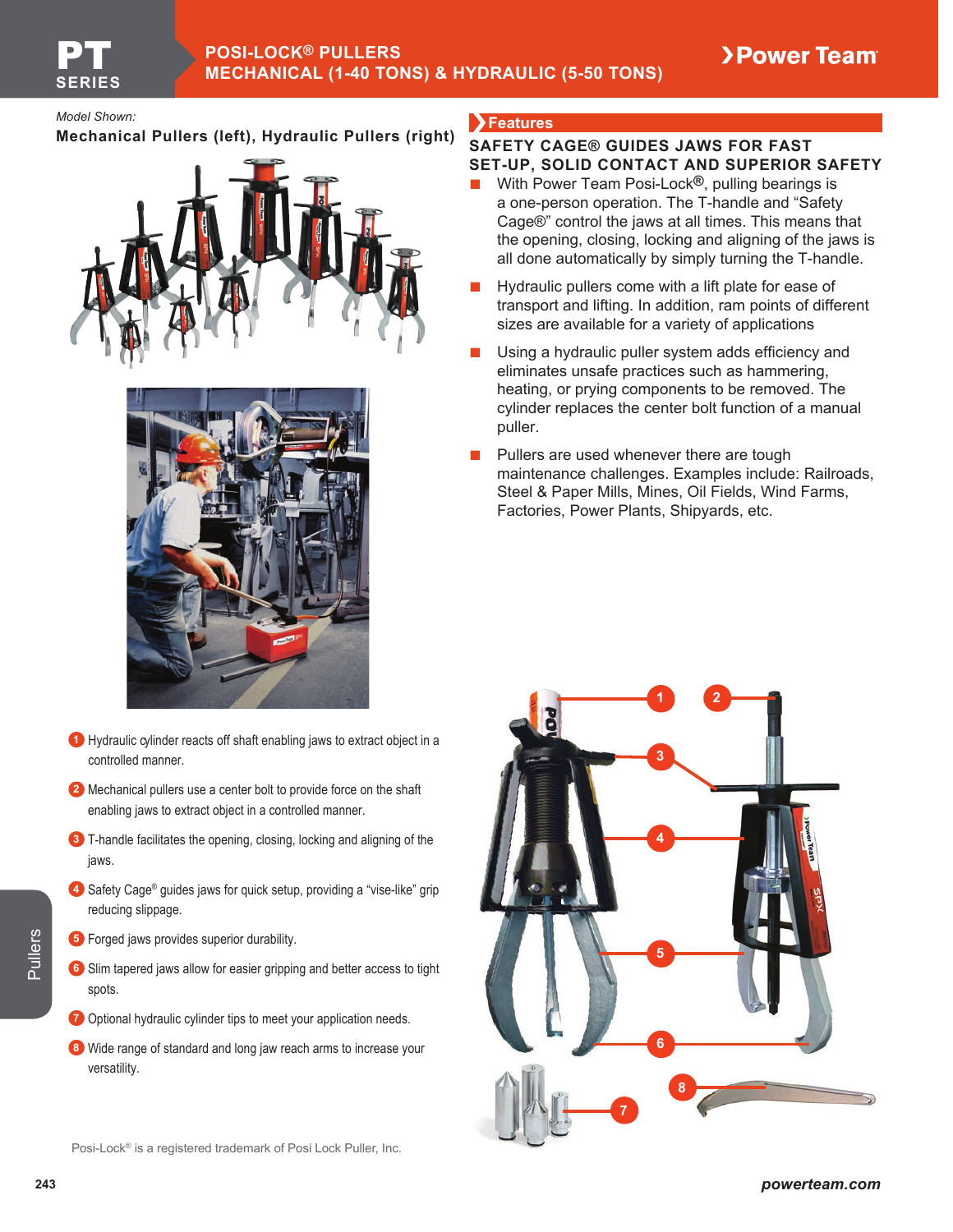**Ordering Information**



| <b>Optional Accessories</b> |
|-----------------------------|
| Long Jaws*                  |

| <b>MECHANICAL PULLERS</b> |                |                |                  |       |               |        |                            | Long Jaws*    |                |
|---------------------------|----------------|----------------|------------------|-------|---------------|--------|----------------------------|---------------|----------------|
| <b>Order</b>              | Cap.           | Jaw            | <b>Bolt Dia.</b> | Reach | <b>Spread</b> | Weight | <b>Order</b>               | <b>Reach</b>  | <b>Spread</b>  |
| No.                       | S. Tons        | Qty.           | (in.)            | (in.) | (in.)         | (lbs.) | No.                        | (in.)         | (in.)          |
| <b>PT202</b>              |                | $\overline{2}$ | 0.31             | 2.25  | 3.25          | 0.62   | _                          | –             |                |
| <b>PT203</b>              | 2              | $\overline{2}$ | 0.37             | 3.00  | 4.50          | 1.12   | —                          |               |                |
| <b>PT204</b>              | $\overline{2}$ | $\overline{2}$ | 0.50             | 4.00  | 5.00          | 3.00   | _                          | –             |                |
| <b>PT206</b>              | 6              | $\overline{2}$ | 0.62             | 6.00  | 7.00          | 7.00   | —                          |               |                |
| <b>PT208</b>              | 12             | $\overline{2}$ | 0.75             | 8.00  | 12.00         | 12.00  | PT11054<br><b>PT11054L</b> | 9.80<br>16.00 | 15.80<br>22.00 |
| <b>PT210</b>              | 14             | 2              | 0.75             | 9.67  | 15.00         | 13.00  | <b>PT11054L</b>            | 16.00         | 22.00          |
| <b>PT213</b>              | 25             | $\overline{2}$ | 1.12             | 12.00 | 18.00         | 38.00  | <b>PT11354L</b>            | 20.00         | 30.00          |
| <b>PT216</b>              | 35             | $\overline{2}$ | 1.25             | 14.00 | 25.00         | 57.00  | <b>PT11654L</b>            | 26.00         | 38.00          |
| <b>PT102</b>              |                | 3              | 0.31             | 2.25  | 3.25          | 0.68   | _                          |               |                |
| PT <sub>103</sub>         | 2              | 3              | 0.37             | 3.00  | 4.50          | 1.30   | —                          |               |                |
| <b>PT104</b>              | 5              | 3              | 0.50             | 4.00  | 5.00          | 4.10   | _                          |               |                |
| <b>PT106</b>              | 10             | 3              | 0.62             | 6.00  | 7.00          | 8.00   | _                          |               |                |
| <b>PT108</b>              | 17             | 3              | 0.75             | 8.00  | 12.00         | 14.00  | PT11054<br><b>PT11054L</b> | 9.80<br>16.00 | 15.80<br>22.00 |
| <b>PT110</b>              | 20             | 3              | 0.75             | 9.67  | 15.00         | 16.00  | <b>PT11054L</b>            | 16.00         | 22.00          |
| PT113                     | 30             | 3              | 1.12             | 12.00 | 18.00         | 44.00  | <b>PT11354L</b>            | 20.00         | 30.00          |
| <b>PT116</b>              | 40             | 3              | 1.25             | 14.00 | 25.00         | 68.0   | <b>PT11654L</b>            | 26.00         | 38.00          |

\* Long jaws must be ordered in the quantity required. For example, order two PT11054 for the PT208.





\* Long jaws must be ordered in the quantity required. For example, order three PT11054 for the PTPHB-108.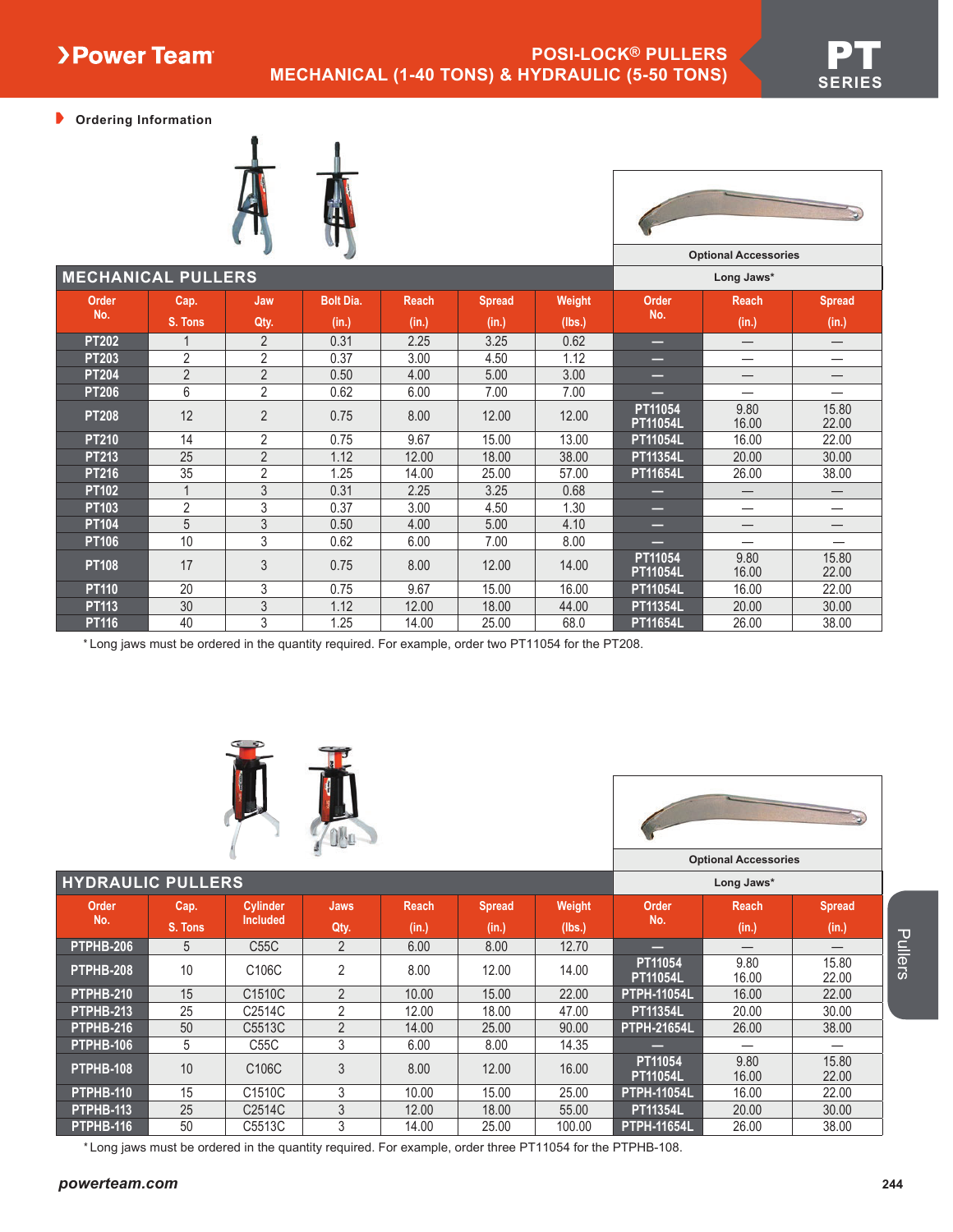# **HYDRAULIC BUNDLES**

Power Team offers a comprehensive line of turnkey Posi-Lock® hydraulic two and three-jaw puller sets.

|                           |                   | 2-Jaw<br>Order No. | 3-Jaw<br>Order No.    | Cap.<br>S. Tons  | Cylinder<br><b>Included</b> | Pump<br><b>Included</b> | Gauge<br><b>Included</b> | Hose<br>Included | T Adapter<br><b>Included</b>        |
|---------------------------|-------------------|--------------------|-----------------------|------------------|-----------------------------|-------------------------|--------------------------|------------------|-------------------------------------|
|                           |                   | PTPHC-206          | PTPHC-106             | 5                | C55C                        | <b>P19L</b>             | 9040                     | 9756             | 9670                                |
|                           |                   | PTPHC-208          | PTPHC-108             | 10               | C106C                       | <b>P19L</b>             | 9040                     | 9756             | 9670                                |
| <b>CONTRACTOR</b><br>ji g |                   | PTPHC-210          | PTPHC-110             | 15               | C1510C                      | <b>P59L</b>             | 9040                     | 9756             | 9670                                |
|                           |                   | <b>PTPHC-213</b>   | PTPHC-113             | 25               | C <sub>2514</sub> C         | P <sub>159</sub>        | 9040                     | 9756             | 9670                                |
|                           | Hand-<br>Operated | <b>PTPHC-216</b>   | PTPHC-116             | 50               | C5513C                      | P460                    | 9040                     | 9756             | 9670                                |
|                           |                   |                    |                       |                  |                             |                         |                          |                  |                                     |
|                           |                   | 2-Jaw<br>Order No. | $3 -$ Jaw<br>Order No | Cap.<br>$S$ Tone | Cylinder<br>Included        | Pump<br><b>Included</b> | Gauge<br><b>Included</b> | Hose<br>Included | <b>T</b> Adapter<br><b>Included</b> |



| 2-Jaw<br>Order No. | 3-Jaw<br>Order No. | Cap.<br>S. Tons | <b>Cylinder</b><br><b>Included</b> | Pump<br><b>Included</b> | <b>Gauge</b><br><b>Included</b> | Hose<br><b>Included</b> | <b>T</b> Adapter<br><b>Included</b> |
|--------------------|--------------------|-----------------|------------------------------------|-------------------------|---------------------------------|-------------------------|-------------------------------------|
| PTPHD-206          | PTPHD-106          | 5               | C55C                               | <b>PE172</b>            | 9040                            | 9758                    | 9670                                |
| PTPHD-208          | PTPHD-108          | 10              | C106C                              | <b>PE172</b>            | 9040                            | 9758                    | 9670                                |
| PTPHD-210          | PTPHD-110          | 15              | C1510C                             | <b>PE172</b>            | 9040                            | 9758                    | 9670                                |
| PTPHD-213          | PTPHD-113          | 25              | C2514C                             | <b>PE172</b>            | 9040                            | 9758                    | 9670                                |
| PTPHD-216          | PTPHD-116          | 50              | C5513C                             | <b>PE172</b>            | 9040                            | 9758                    | 9670                                |

Power Team offers accessories to compliment your puller. These accessories conveniently store, transport and position your hydraulic pullers to maximize your productivity.



*Storage Transport Cart* \* Pullers not included

*for a perfect pull.*

| Order No.                     | <b>Puller</b> |
|-------------------------------|---------------|
| <b>Storage Transport Cart</b> | No.           |
| <b>PTPT-2550</b>              | PTPHB-213     |
| <b>PTPT-2550</b>              | PTPHB-216     |
| <b>PTPT-2550</b>              | PTPHB-113     |
| <b>PTPT-2550</b>              | PTPHB-116     |

**Note:** Accessories only for models shown above.



*and bearing races.*